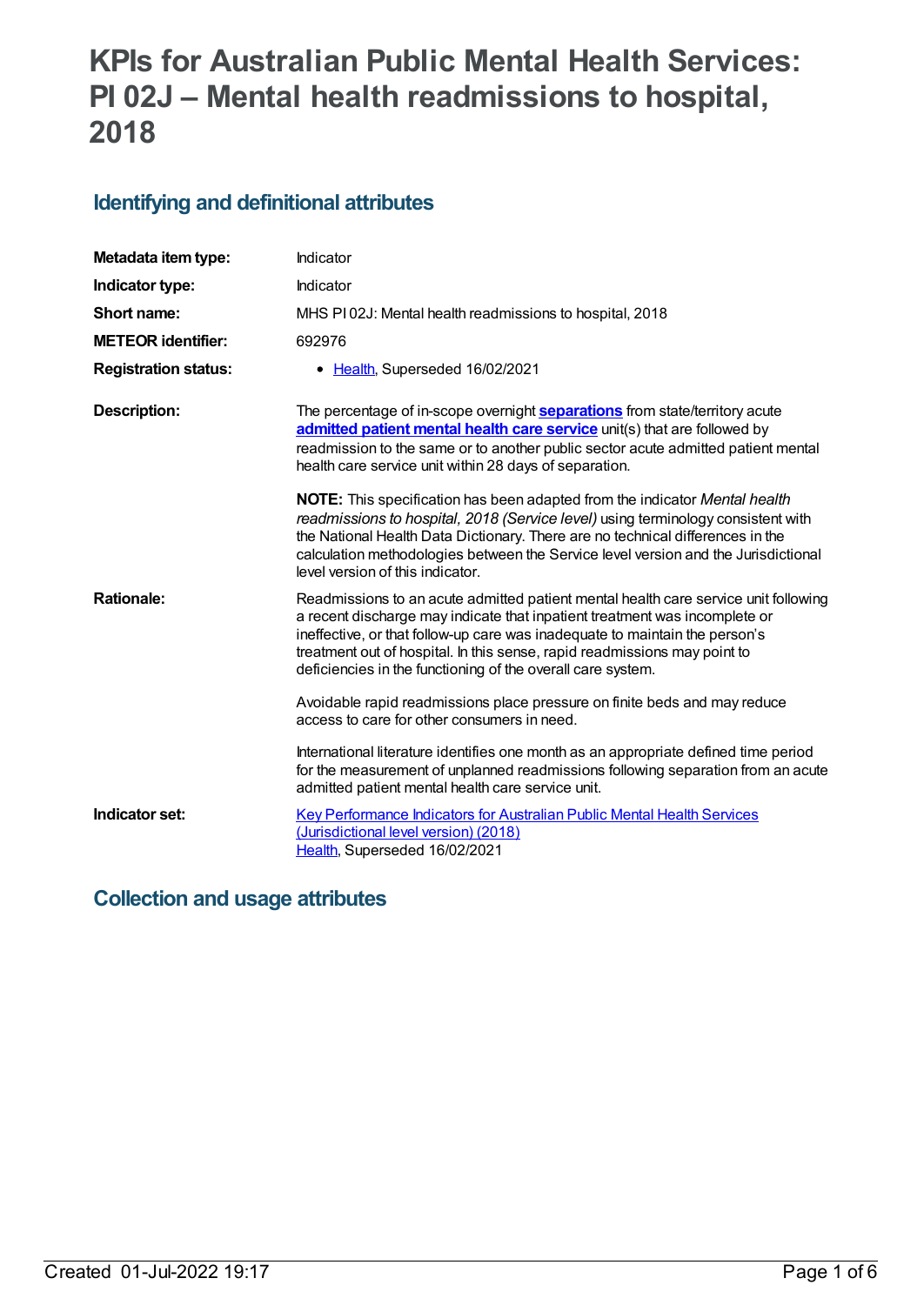#### **Computation description:** Coverage/Scope:

State/territory public acute admitted patient mental health care service units.

The following readmissions are excluded when calculating the **numerator**:

- same-day separations
- separations where the length of stay is one night only and a procedure code for Electroconvulsive therapy (ECT) is recorded.

The following separations are excluded when calculating the **denominator**:

- same-day separations
- separations where the length of stay is one night only and a procedure code for Electroconvulsive therapy (ECT) is recorded.
- statistical and change of care type separations
- separations that end in death or left against medical advice/discharge at own risk
- separations that end by transfer to another acute or psychiatric hospital.

Methodology:

|                                 | • Reference period for 2018 performance reporting: 2016-17. Readmissions<br>where the initial separation occurred within the reference period are in scope.<br>• Readmission is considered to have occurred if the person is admitted to any<br>public acute admitted patient mental health care service unit within the<br>state/territory. Consequently, a state-wide unique patient identifier is required<br>for accurate construction of this indicator.<br>• Readmissions where the person is separated and readmitted on the same<br>day are included.<br>• For the purpose of this indicator, when a mental health service organisation<br>has more than one unit of a particular admitted patient care program, those<br>units should be combined.<br>• The categorisation of the admitted patient mental health care service unit is<br>based on the principal purpose(s) of the admitted patient care program rather<br>than the care type of the individual consumers.<br>• The following Australian Classification of Health Interventions (ACHI) ECT<br>procedure codes are relevant for the excluded separations specified above:<br>* ACHI 5th edition use procedure codes 93340-02 and 93340-03.<br>* ACHI 6th to 9th editions use procedure codes 93341-00 to 93341-99.<br>* ACHI 10th edition use procedure codes 14224-00 to 14224-06.<br>* ACHI 5th to 10th editions ECT Block 1907 may be selected to capture all<br>data regardless of code changes over time.<br>• No distinction is made between planned and unplanned readmissions. |  |
|---------------------------------|---------------------------------------------------------------------------------------------------------------------------------------------------------------------------------------------------------------------------------------------------------------------------------------------------------------------------------------------------------------------------------------------------------------------------------------------------------------------------------------------------------------------------------------------------------------------------------------------------------------------------------------------------------------------------------------------------------------------------------------------------------------------------------------------------------------------------------------------------------------------------------------------------------------------------------------------------------------------------------------------------------------------------------------------------------------------------------------------------------------------------------------------------------------------------------------------------------------------------------------------------------------------------------------------------------------------------------------------------------------------------------------------------------------------------------------------------------------------------------------------------------------------------------------------------------------|--|
| <b>Computation:</b>             | (Numerator $\div$ Denominator) x 100                                                                                                                                                                                                                                                                                                                                                                                                                                                                                                                                                                                                                                                                                                                                                                                                                                                                                                                                                                                                                                                                                                                                                                                                                                                                                                                                                                                                                                                                                                                          |  |
| Numerator:                      | Number of readmissions to a state/territory public acute admitted patient mental<br>health care service unit(s) occurring within the reference period.                                                                                                                                                                                                                                                                                                                                                                                                                                                                                                                                                                                                                                                                                                                                                                                                                                                                                                                                                                                                                                                                                                                                                                                                                                                                                                                                                                                                        |  |
| <b>Numerator data elements:</b> | Data Element / Data Set-                                                                                                                                                                                                                                                                                                                                                                                                                                                                                                                                                                                                                                                                                                                                                                                                                                                                                                                                                                                                                                                                                                                                                                                                                                                                                                                                                                                                                                                                                                                                      |  |
|                                 | Data Element                                                                                                                                                                                                                                                                                                                                                                                                                                                                                                                                                                                                                                                                                                                                                                                                                                                                                                                                                                                                                                                                                                                                                                                                                                                                                                                                                                                                                                                                                                                                                  |  |
|                                 | Number of readmissions to a public acute admitted patient mental health care<br>service unit within 28 days                                                                                                                                                                                                                                                                                                                                                                                                                                                                                                                                                                                                                                                                                                                                                                                                                                                                                                                                                                                                                                                                                                                                                                                                                                                                                                                                                                                                                                                   |  |
|                                 | Data Source                                                                                                                                                                                                                                                                                                                                                                                                                                                                                                                                                                                                                                                                                                                                                                                                                                                                                                                                                                                                                                                                                                                                                                                                                                                                                                                                                                                                                                                                                                                                                   |  |
|                                 | State/territory admitted patient data                                                                                                                                                                                                                                                                                                                                                                                                                                                                                                                                                                                                                                                                                                                                                                                                                                                                                                                                                                                                                                                                                                                                                                                                                                                                                                                                                                                                                                                                                                                         |  |
|                                 | Guide for use                                                                                                                                                                                                                                                                                                                                                                                                                                                                                                                                                                                                                                                                                                                                                                                                                                                                                                                                                                                                                                                                                                                                                                                                                                                                                                                                                                                                                                                                                                                                                 |  |
|                                 | Determining whether there was a readmission for in-scope separations for the<br>numerator requires data for the 28 days of the next financial year to be<br>included in determining whether a readmission has occurred.                                                                                                                                                                                                                                                                                                                                                                                                                                                                                                                                                                                                                                                                                                                                                                                                                                                                                                                                                                                                                                                                                                                                                                                                                                                                                                                                       |  |
| Denominator:                    | Number of in-scope overnight separations from state/territory acute admitted<br>patient mental health care service unit(s) occurring within the reference period.                                                                                                                                                                                                                                                                                                                                                                                                                                                                                                                                                                                                                                                                                                                                                                                                                                                                                                                                                                                                                                                                                                                                                                                                                                                                                                                                                                                             |  |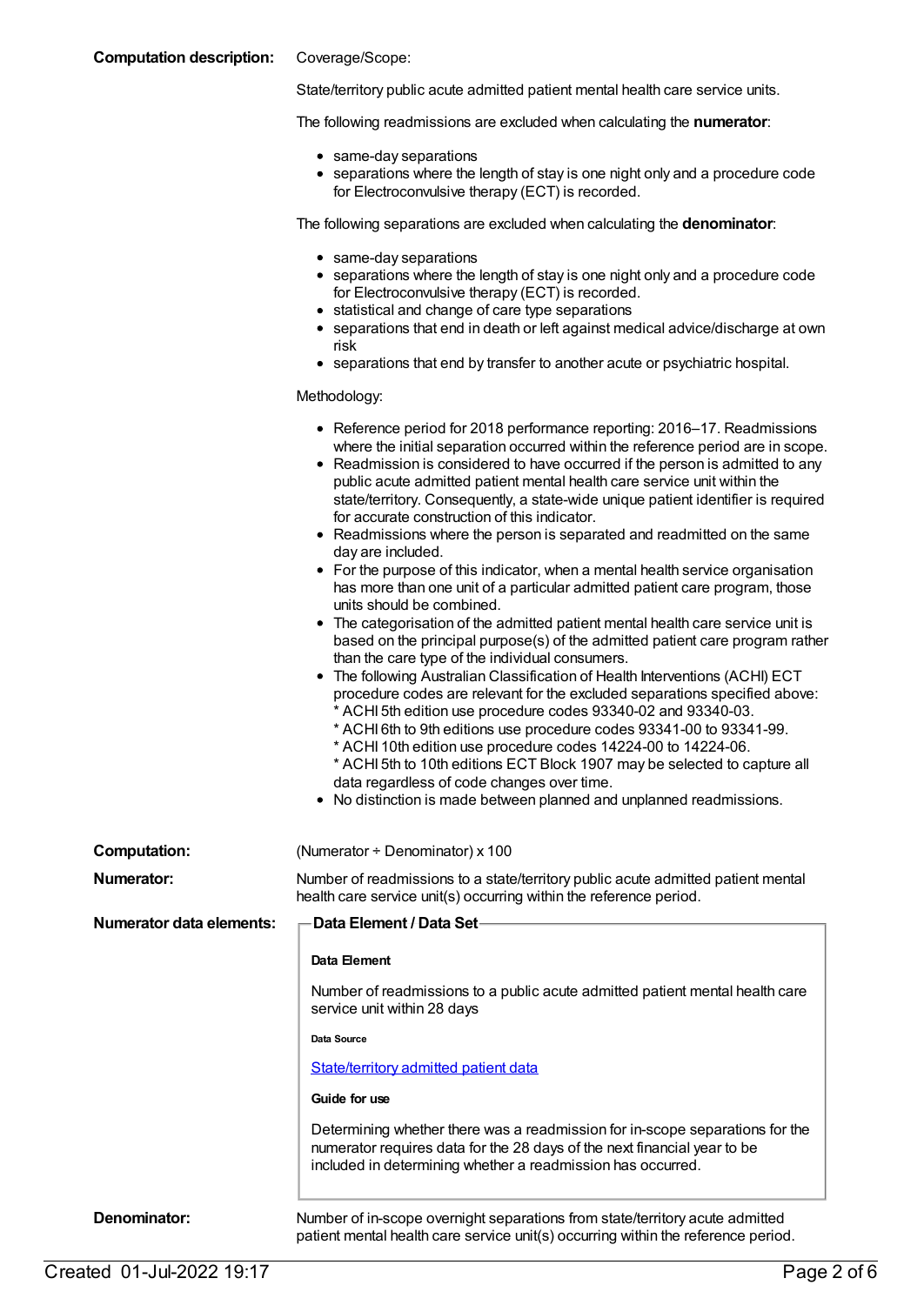| Denominator data<br>elements: | Data Element / Data Set-                                                                                                                                                                                                                                                                                                                                                                                                                       |
|-------------------------------|------------------------------------------------------------------------------------------------------------------------------------------------------------------------------------------------------------------------------------------------------------------------------------------------------------------------------------------------------------------------------------------------------------------------------------------------|
|                               | Data Element                                                                                                                                                                                                                                                                                                                                                                                                                                   |
|                               | Number of separations from public acute admitted patient mental health care<br>service unit(s)                                                                                                                                                                                                                                                                                                                                                 |
|                               | Data Source                                                                                                                                                                                                                                                                                                                                                                                                                                    |
|                               | State/territory admitted patient data                                                                                                                                                                                                                                                                                                                                                                                                          |
|                               | Guide for use                                                                                                                                                                                                                                                                                                                                                                                                                                  |
|                               | In-scope separations for the denominator are identified prior to determining<br>whether a readmission has occurred. The total number of in-scope<br>separations is expected to comprise separations for the full 12 months of the<br>data set year.                                                                                                                                                                                            |
| Disaggregation:               | Consumer attributes: age, sex, Socio-Economic Indexes for Areas (SEIFA),<br>remoteness, Indigenous status. Disaggregated data excludes missing or not<br>reported data.                                                                                                                                                                                                                                                                        |
|                               | All disaggregated data are to be calculated as at the admission for the first index<br>separation, even if the value is null. The index separation refers to the separation<br>data point included in the denominator data set. The data at admission for the<br>index separation should be used for the associated numerator data pair, when<br>present, and any subsequent denominator and data pairs for a uniquely identifiable<br>person. |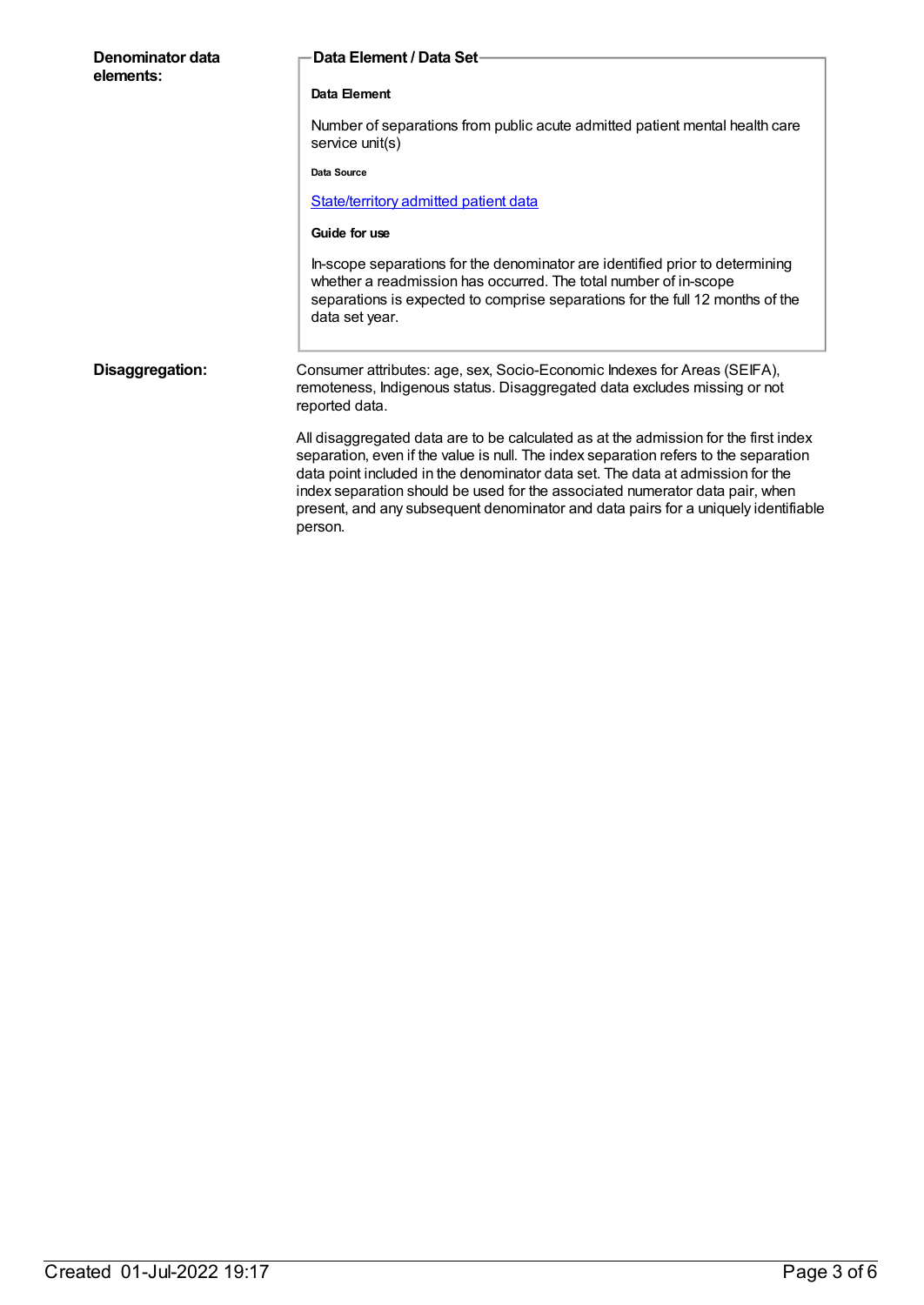#### **Disaggregation data elements:**

#### **Data Element / Data Set**

**Data Element**

Person—age

**Data Source**

[State/territory](file:///content/426458) admitted patient data

**Guide for use**

Data source type: Administrative by-product data

#### **Data Element / Data Set**

#### **Data Element**

Person—area of usual residence

**Data source**

[State/territory](file:///content/426458) admitted patient data

**Guide for use**

Data source type: Administrative by-product data

Used for disaggregation by remoteness and SEIFA

#### **Data Element / Data Set**

**Data Element**

Person—Indigenous status

**Data Source**

[State/territory](file:///content/426458) admitted patient data

**Guide for use**

Data source type: Administrative by-product data

#### **Data Element / Data Set**

**Data Element**

Person—sex

**Data Source**

[State/territory](file:///content/426458) admitted patient data

**Guide for use**

Data source type: Administrative by-product data

### **Representational attributes**

| <b>Indicator conceptual framework</b> |               |  |
|---------------------------------------|---------------|--|
| Format:                               | N[NN].N       |  |
| Unit of measure:                      | Service event |  |
| Data type:                            | Real          |  |
| <b>Representation class:</b>          | Percentage    |  |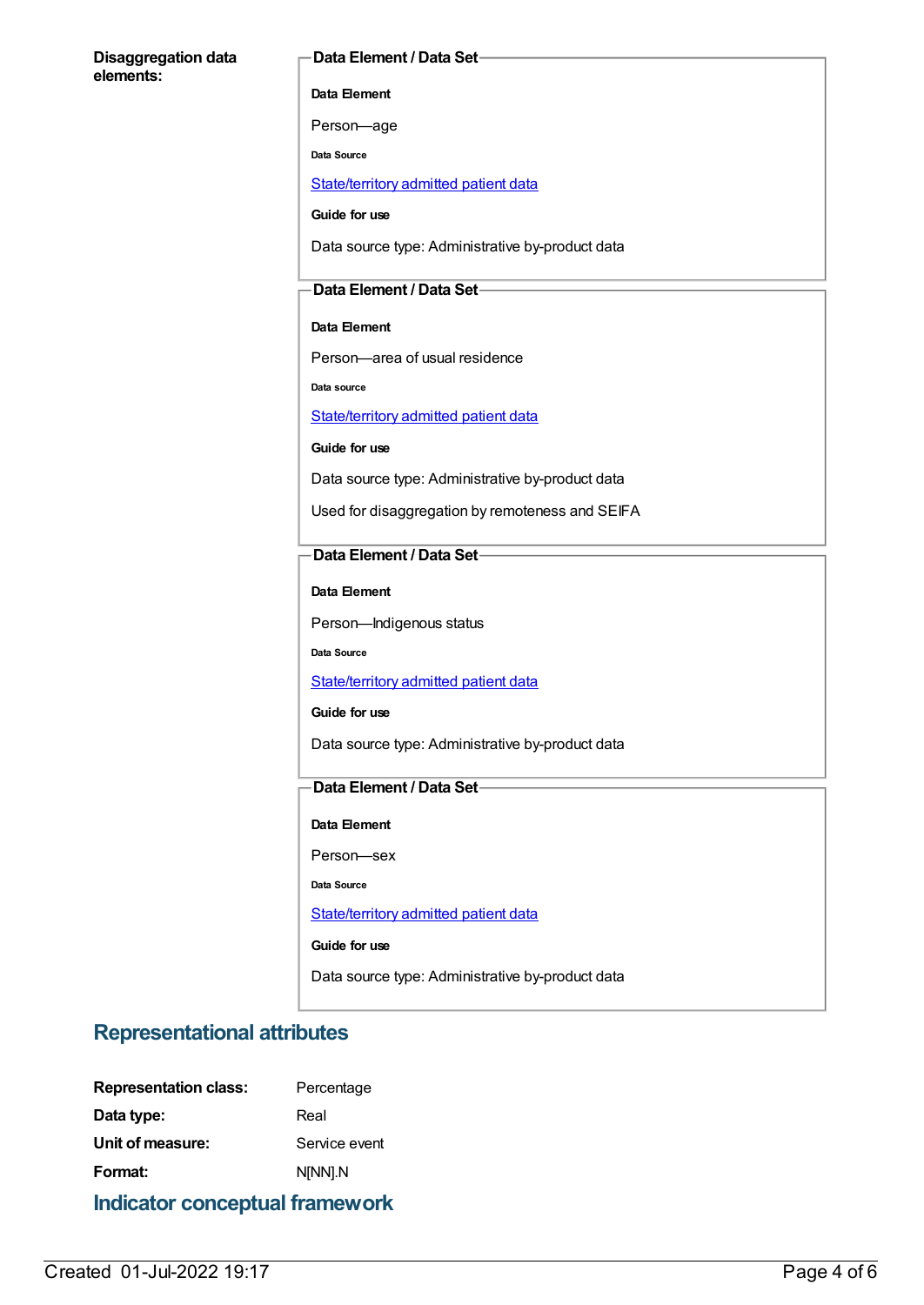**[Effective](https://meteor.aihw.gov.au/content/584872)** 

**[Continuous](https://meteor.aihw.gov.au/content/584864)** 

## **Accountability attributes**

| <b>Reporting requirements:</b>                     | State/territory supplied data.                                                                                                                                                                                                                                                                                                                                                                                                                                                                                                                                                             |
|----------------------------------------------------|--------------------------------------------------------------------------------------------------------------------------------------------------------------------------------------------------------------------------------------------------------------------------------------------------------------------------------------------------------------------------------------------------------------------------------------------------------------------------------------------------------------------------------------------------------------------------------------------|
| <b>Benchmark:</b>                                  | State/territory level                                                                                                                                                                                                                                                                                                                                                                                                                                                                                                                                                                      |
| Further data development /<br>collection required: | This indicator cannot be accurately constructed using the Admitted Patient Care<br>National Minimum Data Set (NMDS). While the data set comprehensively provides<br>a collection of separations from Australian public hospitals, its inability to uniquely<br>identify a patient across episodes and across hospitals, and the inability to identify<br>patient transfers into and separations from acute admitted patient mental health<br>care service units, limits its capacity to count readmissions.                                                                                |
|                                                    | There is no proxy solution available. In order to report this indicator at a national<br>level, states and territories are required to individually provide separate indicator<br>data.                                                                                                                                                                                                                                                                                                                                                                                                    |
|                                                    | A reliable system of patient identifiers within the Admitted Patient Care NMDS is<br>required to enable unique identification of individual consumers across multiple<br>years, multiple admitted episodes and multiple hospitals.                                                                                                                                                                                                                                                                                                                                                         |
|                                                    | When data for this indicator are requested, jurisdictions are required to answer<br>whether a state-wide unique client identifier system is in place, or some<br>comparable approach has been used in the data analysis to allow tracking of<br>service utilisation by an individual consumer across all public specialised mental<br>health services in the jurisdiction. Collection of this information is aimed at<br>assessing the degree of consistency between jurisdictions in data reported, the<br>result of which are explored in the data quality statement for this indicator. |
| Other issues caveats:                              | Due to data limitations this indicator cannot differentiate between planned and<br>unplanned readmissions. This indicator does not track readmissions across state<br>and territory boundaries or track movement between public and private hospitals.                                                                                                                                                                                                                                                                                                                                     |
| <b>Source and reference attributes</b>             |                                                                                                                                                                                                                                                                                                                                                                                                                                                                                                                                                                                            |

| <b>Submitting organisation:</b> | Australian Institute of Health and Welfare on behalf of the National Mental Health<br>Performance Subcommittee                                                           |
|---------------------------------|--------------------------------------------------------------------------------------------------------------------------------------------------------------------------|
| Reference documents:            | National Mental Health Performance Subcommittee (NMHPSC) 2013. Key<br>Performance Indicators for Australian Public Mental Health Services, 3rd edn.<br>Canberra: NMHPSC. |

## **Relational attributes**